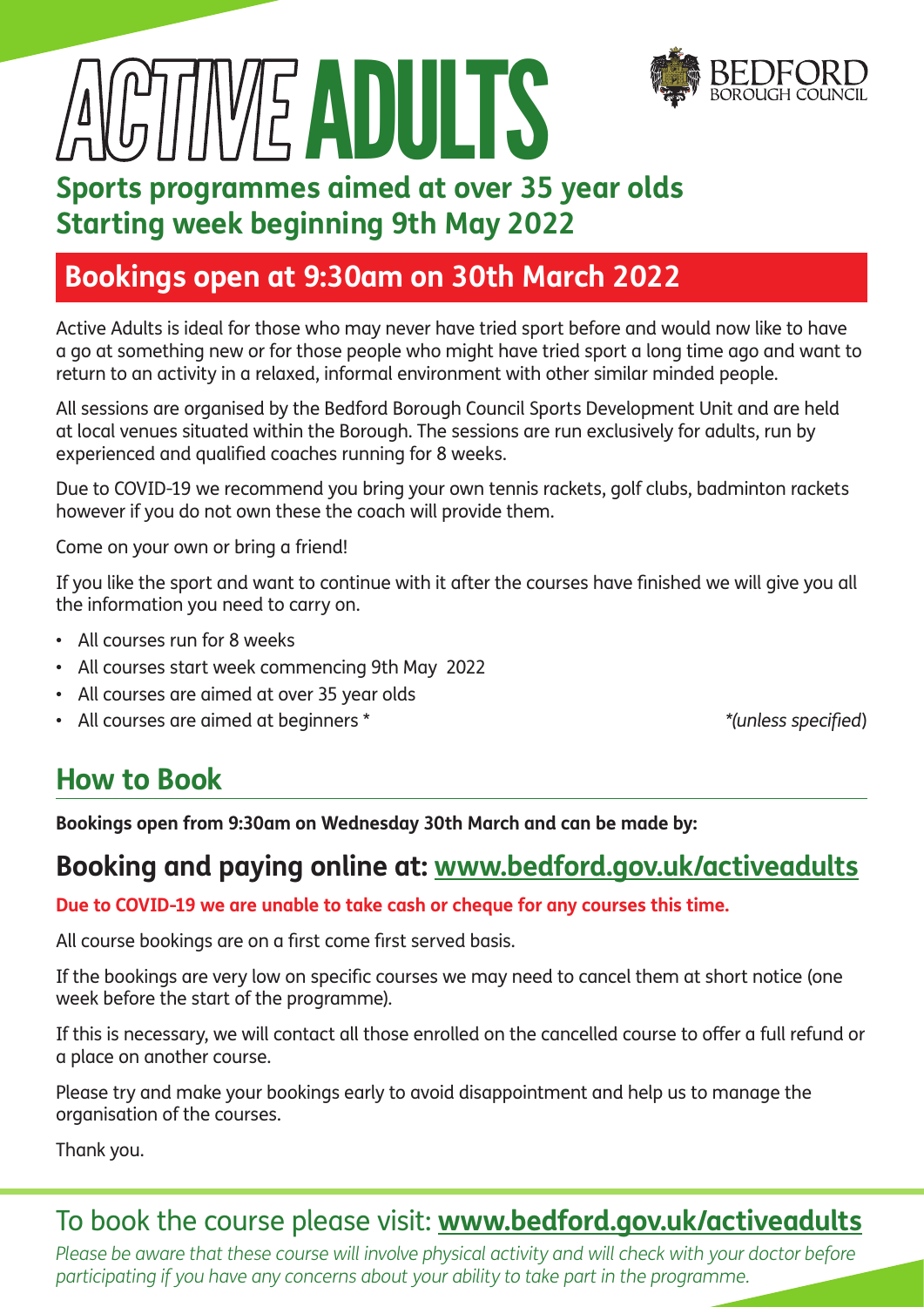### BADMINTON



| Course           | Code      | Day      | <b>Time</b>       | <b>Venue</b>                                                                            | <b>Cost</b> | $\blacktriangleright$<br>Session<br>п.<br>Date | $\sim$<br>Session<br>$\blacksquare$<br>Date | $\sim$<br>Session<br>$\mathbf{I}$<br>Date | No Session | $\rightarrow$<br>Session<br>Date- | LO.<br>Session<br>Date | No Session                | $\mathbf{\Omega}$<br>Session<br>Date | $\overline{\phantom{a}}$<br>Session<br>$\mathbf{I}$<br>Date | $\infty$<br>Session<br><b>Date</b> |
|------------------|-----------|----------|-------------------|-----------------------------------------------------------------------------------------|-------------|------------------------------------------------|---------------------------------------------|-------------------------------------------|------------|-----------------------------------|------------------------|---------------------------|--------------------------------------|-------------------------------------------------------------|------------------------------------|
| <b>Badminton</b> | <b>B1</b> | Thursday | $20:30-$<br>22:00 | John<br><b>Bunyan</b><br>Sports<br>and Fitness<br>Complex,<br><b>Main Sport</b><br>Hall | £50         | 12/05/2022                                     | 19/05/2022                                  | 26/05/2022                                | 02/06/2022 | 09/06/2022                        | 16/06/2022             | & 0/06/2022<br>23/06/2022 | 07/07/2022                           | 14/07/2022                                                  | 21/07/2022                         |

#### **Summary of programme:**

A qualified coach will teach you all the elements of the modern game giving plenty of time for you to practice your new skills. The aim is to have fun and enjoyment whilst exercising. Later you may wish to take the game further and join a club.

#### **Do I need to bring anything?**

Wear comfortable clothing, trainers and bring a drink. All other equipment will be provided.

This session will be inside, to help ventilation and reduce the spread of COVID we will be having the windows and doors open during the sessions. We strongly advise that you wear layers.

#### To book the course please visit: **www.bedford.gov.uk/activeadults**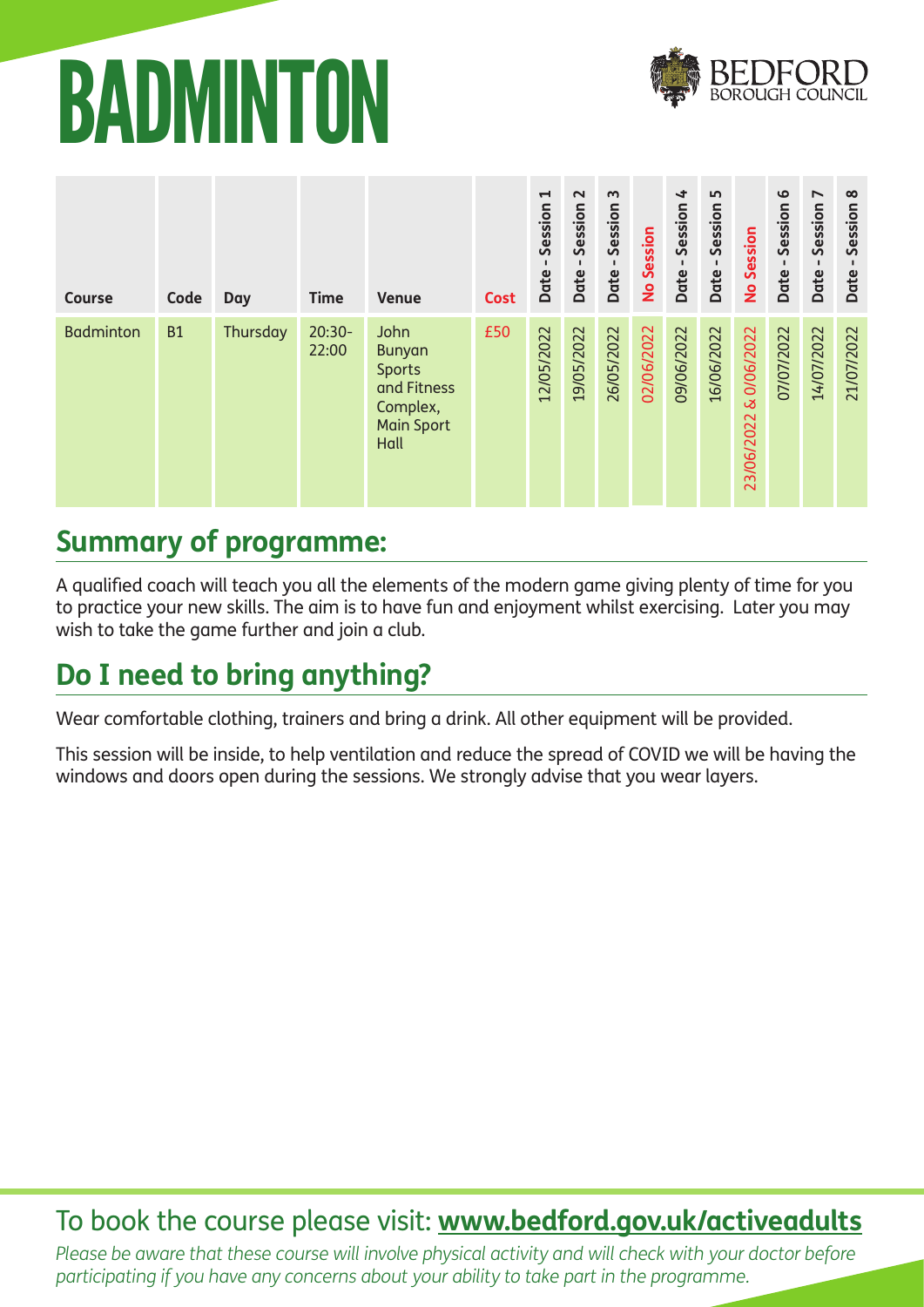# CARDIO TENNIS



| <b>Course</b>        | Code           | Day      | <b>Time</b>       | <b>Venue</b>                    | <b>Cost</b> | $\blacktriangleright$<br>Session<br>$\mathbf{I}$<br>Date | $\sim$<br>Session<br>$\blacksquare$<br><b>Date</b> | $\sim$<br>Session<br>$\mathbf{I}$<br><b>Date</b> | No Session | $\blacktriangleleft$<br>Session<br>Date | LO.<br>Session<br>п.<br>Date | $\boldsymbol{\omega}$<br>Session<br>Date | $\overline{\phantom{a}}$<br>Session<br>$\mathbf{I}$<br>Date | $\infty$<br>Session<br>Date |
|----------------------|----------------|----------|-------------------|---------------------------------|-------------|----------------------------------------------------------|----------------------------------------------------|--------------------------------------------------|------------|-----------------------------------------|------------------------------|------------------------------------------|-------------------------------------------------------------|-----------------------------|
| <b>Cardio Tennis</b> | C1             | Monday   | $09:15-$<br>10:15 | Riverside<br><b>Tennis Club</b> | £64         | 09/05/2022                                               | 16/05/2022                                         | 23/05/2022                                       | 30/05/2022 | 06/06/2022                              | 13/06/2022                   | 20/06/2022                               | 27/06/2022                                                  | 04/07/2022                  |
| <b>Cardio Tennis</b> | C <sub>2</sub> | Saturday | $06:55-$<br>07:55 | Riverside<br><b>Tennis Club</b> | £64         | 14/05/2022                                               | 21/05/2022                                         | 28/05/2022                                       | 19/02/2022 | 11/06/2022                              | 18/06/2022                   | 25/06/2022                               | 02/07/2022                                                  | 09/07/2022                  |

#### **Summary of programme:**

The session is aimed at beginners and covers all aspects of the game from basic technique to match tactics, singles and doubles. We teach all the different swing patterns, grips and court positions which are involved in tennis, but most importantly we have FUN!

#### **Do I need to bring anything?**

Wear comfortable clothing, training shoes and bring a drink.

Riverside Tennis Club will supply you with all the equipment needed (you may bring your own tennis racket if you wish). This session will be outside so please be mindful about the weather.

#### To book the course please visit: **www.bedford.gov.uk/activeadults**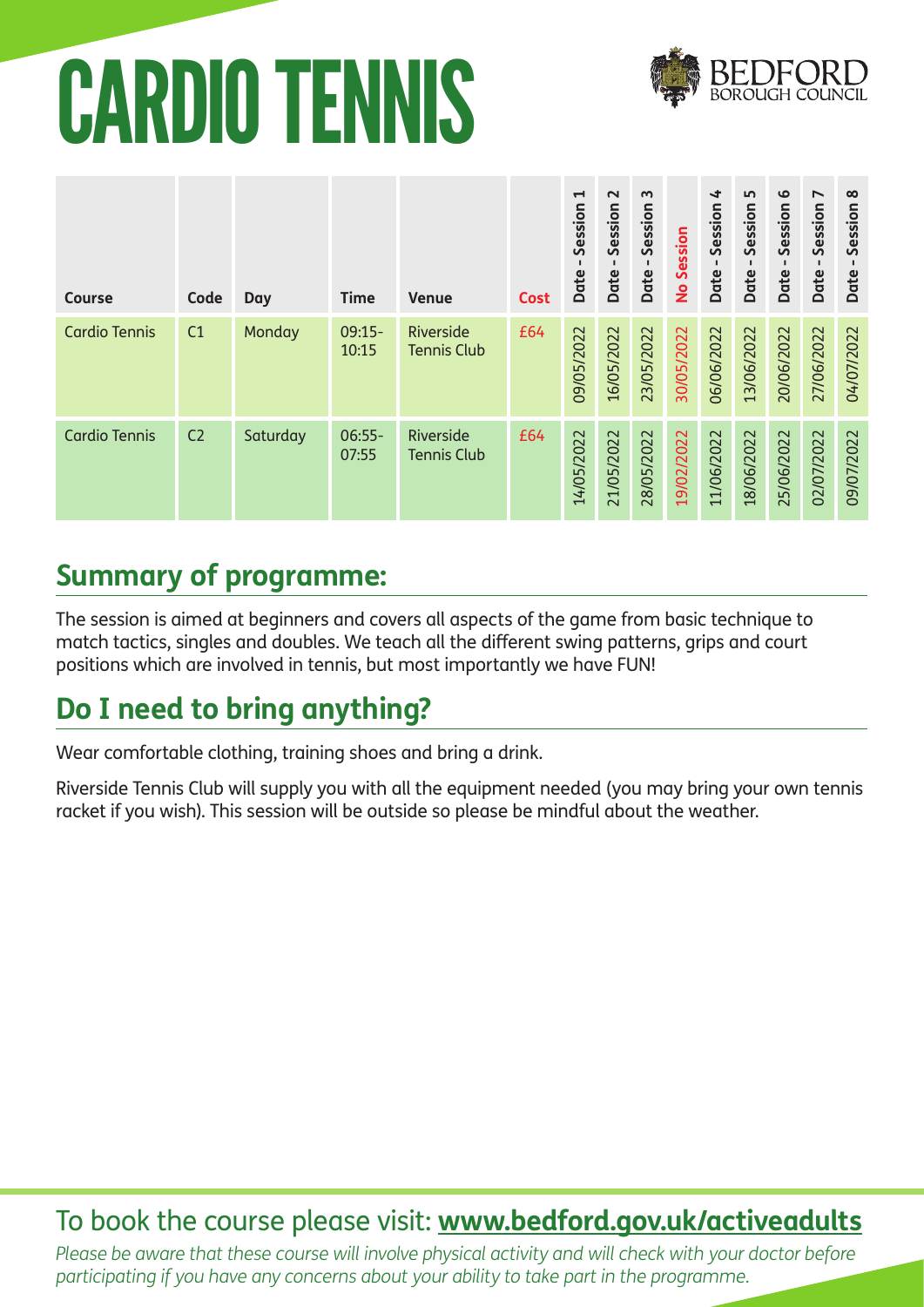



| <b>Course</b>                          | Code            | Day       | <b>Time</b>        | <b>Venue</b>                                          | <b>Cost</b> | $\blacktriangleright$<br>Session<br>Date- | $\sim$<br>Session<br>$\blacksquare$<br>Date | $\sim$<br>Session<br>$\blacksquare$<br>Date | No Session | 4<br>Session<br>$\mathbf{I}$<br>Date- | S<br>Session<br>$\blacksquare$<br>Date - | No Session | $\overline{\phantom{a}}$<br>Session<br>Date- | Session 8<br>$\blacksquare$<br>Date - |
|----------------------------------------|-----------------|-----------|--------------------|-------------------------------------------------------|-------------|-------------------------------------------|---------------------------------------------|---------------------------------------------|------------|---------------------------------------|------------------------------------------|------------|----------------------------------------------|---------------------------------------|
| Golf<br><b>Beginners</b><br>(Mowsbury) | GM1             | Wednesday | 19:00-<br>20:00    | Mowsbury<br><b>Golf and</b><br>Squash<br>Centre       | £55         | 11/05/2022                                | 18/05/2022                                  | 25/05/2022                                  | 01/06/2022 | 08/06/2022                            | 15/06/2022                               | 22/06/2022 | 29/06/2022                                   | 06/07/2022<br>13/07/2022              |
| Golf<br><b>Improvers</b><br>(Mowsbury) | GM <sub>2</sub> | Wednesday | $20:00 -$<br>21:00 | Mowsbury<br>Golf and<br>Squash<br>Centre              | £55         | 11/05/2022                                | 18/05/2022                                  | 25/05/2022                                  | 01/06/2022 | 08/06/2022                            | 15/06/2022                               | 22/06/2022 | 29/06/2022                                   | 06/07/2022<br>13/07/2022              |
| Golf<br><b>Improvers</b><br>(Mowsbury) | GM <sub>3</sub> | Friday    | $11:00-$<br>12:00  | Mowsbury<br>Golf and<br>Squash<br>Centre              | £55         | 13/05/2022                                | 20/05/2022                                  | 27/05/2022                                  | 03/06/2022 | 10/06/2022                            | 17/06/2022                               | 24/06/2022 | 01/07/2022                                   | 08/07/2022<br>15/07/2022              |
| Golf<br><b>Beginners</b><br>(Stagsden) | GS1             | Tuesday   | 13:00-<br>14:00    | <b>Bedfordshire</b><br><b>Golf Club</b><br>(Stagsden) | £55         | 10/05/2022                                | 17/05/2022                                  | 24/05/2022                                  | 31/05/2022 | 07/06/2022                            | 14/06/2022                               | 21/06/2022 | 28/06/2022                                   | 05/07/2022                            |

#### **Summary of programme:**

**Beginners:** This course is aimed at complete beginners. During the 8 week programme you will learn; how to hold the club correctly; how to stand correctly; the correct set up needed when hitting different shots; how to swing correctly; understand how the other clubs work, learn how to play a chip, pitch and full shot; putting if weather conditions are suitable and work on using a wide range of golf clubs (Short Irons, Medium Irons, Long Irons and the very popular Wood).

Improvers: These sessions provide the follow-on course to the Golf Beginners sessions. The coach will carry on with breaking down the swings with each golf club and work closely on your stance and hand grip.

#### **Do I need to bring anything?**

Because of the risk of transmitting COVID-19 we recommend you bring your own golf clubs however if you do not own some the club will provide them. The club highly recommend that you wear suitable footwear. The majority of the lessons will be taking place on the driving range, if the weather is kind we may use the putting green or the course.

#### To book the course please visit: **www.bedford.gov.uk/activeadults**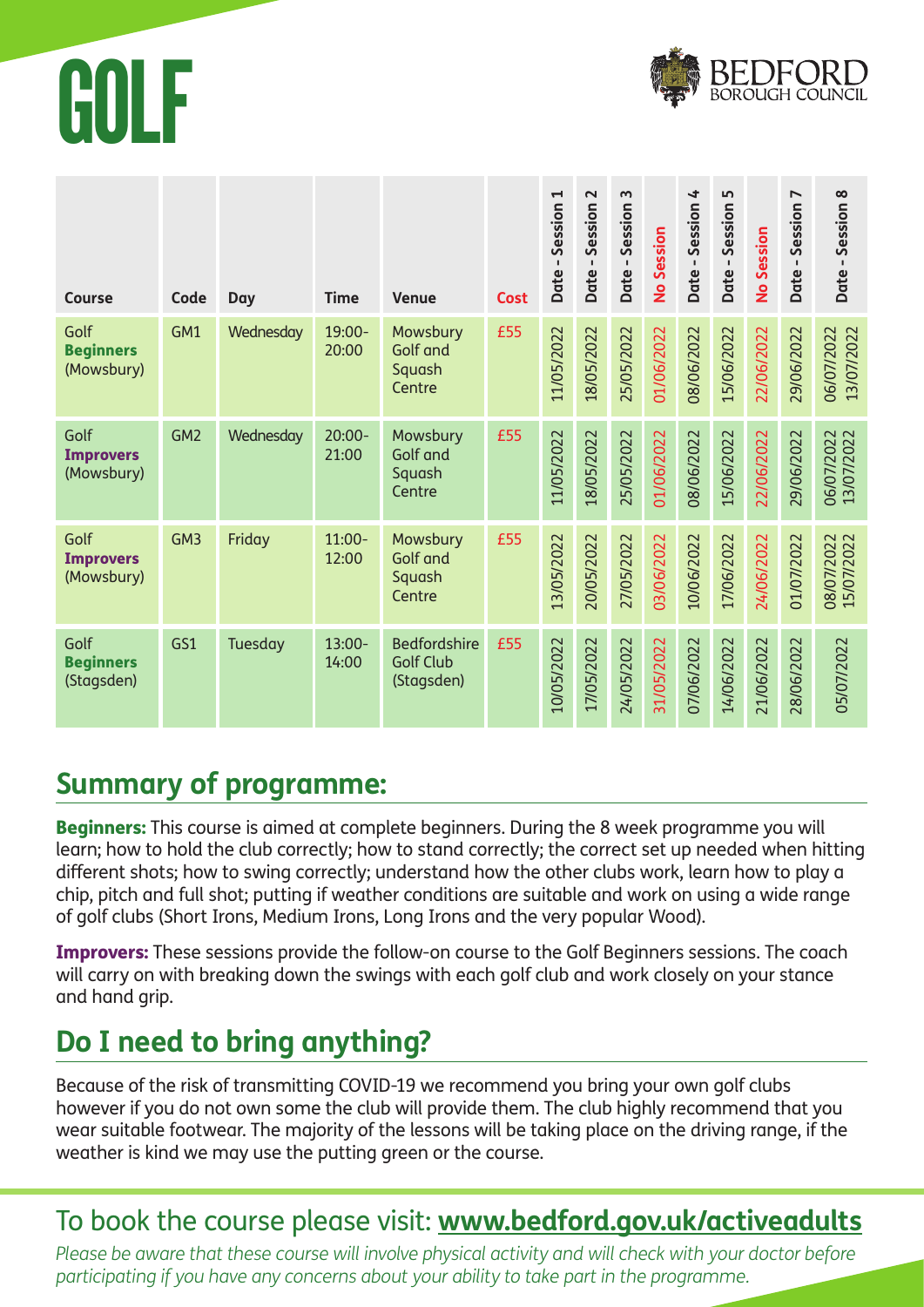



| Course                            | Code             | Day                                            | <b>Time</b>        | <b>Venue</b>                          | <b>Cost</b> | <b>Details</b>                                                                                                             |
|-----------------------------------|------------------|------------------------------------------------|--------------------|---------------------------------------|-------------|----------------------------------------------------------------------------------------------------------------------------|
| Golf in a Day<br><b>Beginners</b> | GID1             | Thursday<br>5/5/22                             | $10:00 -$<br>15:00 | Bedfordshire Golf Club,<br>(Stagsden) | £50         |                                                                                                                            |
| Golf in a Day<br><b>Improvers</b> | GID <sub>2</sub> | Thursday<br>19/5/22                            | $10:00 -$<br>15:00 | Bedfordshire Golf Club,<br>(Stagsden) | £50         |                                                                                                                            |
| Golf in a Day                     | GID4             | Saturday<br>15/5/22,<br>18/6/22, or<br>16/7/22 | $10:00 -$<br>15:00 | Colmworth Golf Club                   | £99         | <b>Price includes facilities</b><br>fees, equipment and<br>lunch. Please book<br>directly with Adie:<br>info@adrienne.golf |

#### **Summary of programme:**

Golf in a Day Beginners: After a session on the driving range going through the basics, you will have an introduction into putting & chipping. We will then head to Bedfordshire Golf Course's 'Academy Course' to play. The whole day will be relaxed and focused on having some fun, so you'll want to keep coming back!

**Golf in a Day Improvers:** We shall meet on the driving range to discuss what you would like to achieve throughout the day. We will go through the bag and talk about hitting the irons, then progress into how to use the driver! We will then use the short game area to discuss shots on and around the green. We will then head to Bedfordshire Golf Course's 'Academy Course' to play. The whole day will be relaxed and focused on having some fun and enjoying your time more on the golf course.

Golf in a Day – Colmworth Golf Course: Bedfordshire golf pro Adrienne Engleman has been rewarded for her unstinting efforts to help local people to get into golf by being named as one the UK's top coaches. Engleman, a former Ladies European Tour player now based at Colmworth Golf Club near Bedford, is one of five women who have recently been included in Golf Monthly magazine's latest list of the UK's Top 50 Coaches. The 50-year-old's inclusion in the elite band is the result of not only her hard work at Colmworth but for also becoming a familiar figure locally. The course will also include facilities fees, equipment and lunch.

Please book directly with Adie info@adrienne.golf

#### **Do I need to bring anything?**

Because of the risk of transmitting COVID-19 we recommend you bring your own golf clubs however if you do not own some the club will provide them. The club highly recommend that you wear suitable footwear. The majority of the lessons will be taking place on the driving range, if the weather is kind we may use the putting green or the course.

#### To book the course please visit: **www.bedford.gov.uk/activeadults**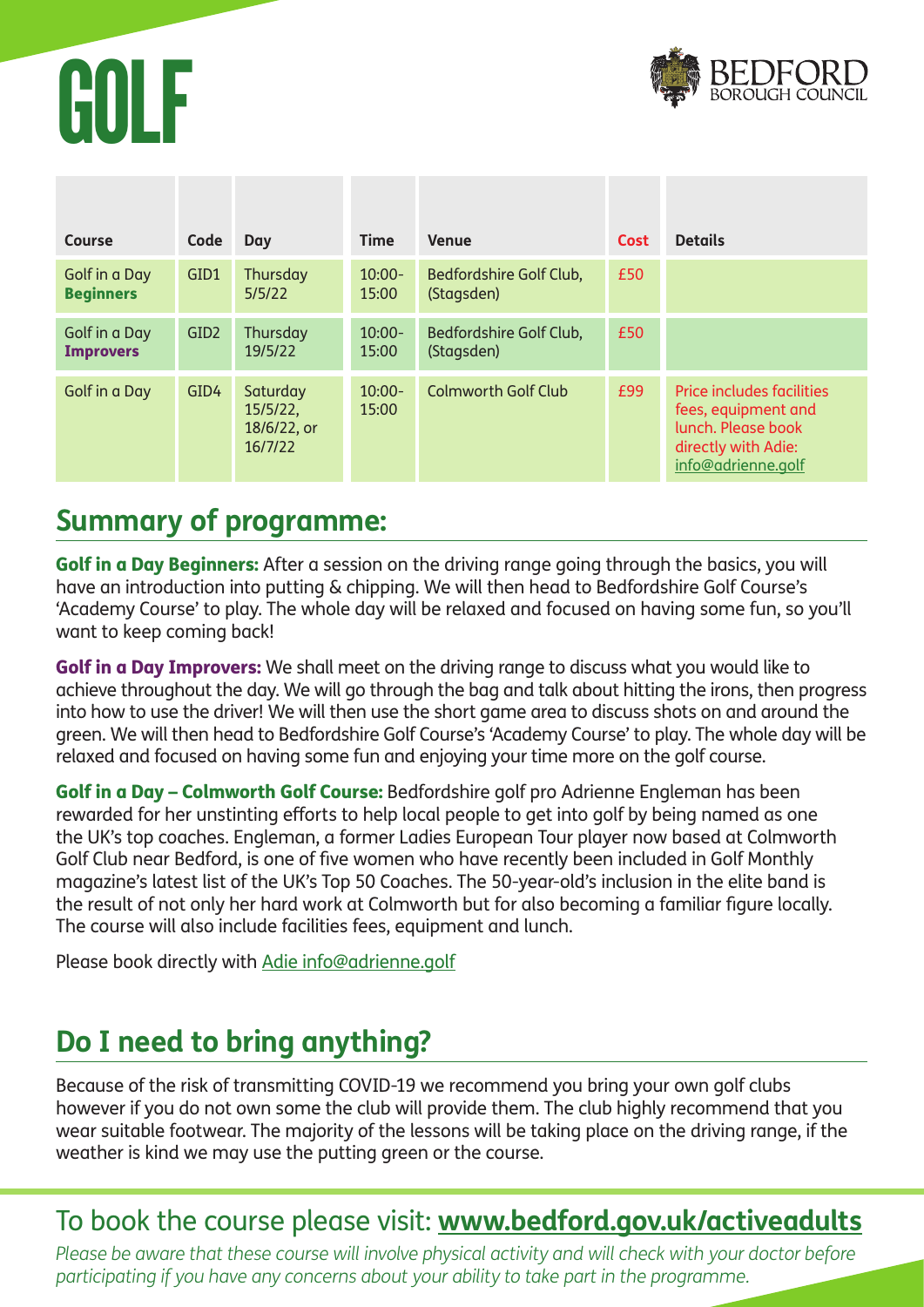# INDOOR BOWLS



| <b>Course</b>       | Code            | Day      | <b>Time</b>        | <b>Venue</b>                                                     | <b>Cost</b> | $\blacktriangleright$<br>Session<br>$\mathbf{I}$<br><b>Date</b> | $\sim$<br>Session<br>$\blacksquare$<br><b>Date</b> | $\sim$<br>Session<br>$\blacksquare$<br>Date | No Session | $\overline{\mathbf{r}}$<br>Session<br><b>Date</b> | 5<br>Session<br>$\mathbf{I}$<br><b>Date</b> | $\mathbf{\Omega}$<br>Session<br>п.<br>Date | $\overline{ }$<br>Session<br>$\blacksquare$<br>Date | $\infty$<br>Session<br>$\blacksquare$<br>Date |
|---------------------|-----------------|----------|--------------------|------------------------------------------------------------------|-------------|-----------------------------------------------------------------|----------------------------------------------------|---------------------------------------------|------------|---------------------------------------------------|---------------------------------------------|--------------------------------------------|-----------------------------------------------------|-----------------------------------------------|
| <b>Indoor Bowls</b> | IB1             | Thursday | $14:00 -$<br>16:00 | Kempston<br>Park Indoor<br><b>Bowls Club</b>                     | £35         | 12/05/2022                                                      | 19/05/2022                                         | 26/05/2022                                  | 02/06/2022 | 09/06/2022                                        | 16/06/2022                                  | 23/06/2022                                 | 30/06/2022                                          | 07/07/2022                                    |
| <b>Indoor Bowls</b> | IB <sub>2</sub> | Monday   | $10:30-$<br>12:30  | <b>Bedford</b><br>Borough<br>Bowling Club,<br>Goldington<br>Road | £35         | 09/05/2022                                                      | 16/05/2022                                         | 23/05/2022                                  | 30/05/2022 | 06/06/2022                                        | 13/06/2022                                  | 20/06/2022                                 | 27/06/2022                                          | 04/07/2022                                    |

#### **Summary of programme:**

The course is a fun introduction to the enjoyable sport of indoor bowls. The objective of the game is to get a round bowl as near to a little yellow ball, some distance away, as you can! During the course you will be taught the skills needed to enable you to play a game of indoor bowls. This will include technique, tactics and rules. Indoor bowls can be a fun, relaxing and sociable recreational activity, which provides you with some exercise at the same time. Please come and give it a try.

### **Do I need to bring anything?**

All participants need to wear socks and non-marking shoes. All other equipment will be provided if required. This session will be inside, to help ventilation and reduce the spread of COVID we will be having the windows and doors open during the sessions. We strongly advise that you wear layers.

#### To book the course please visit: **www.bedford.gov.uk/activeadults**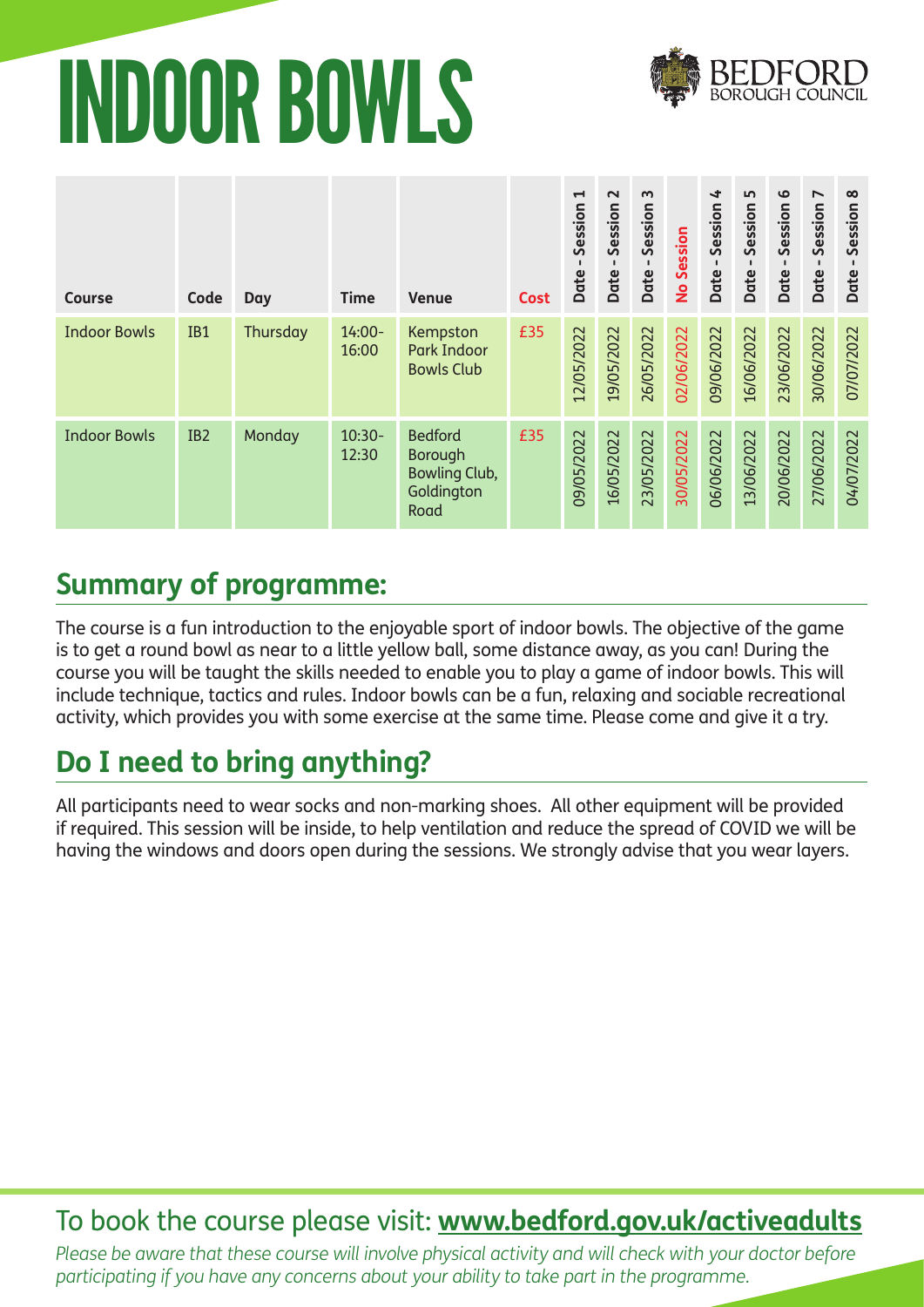### PILATES



| <b>Course</b>               | Code | <b>Day</b> | <b>Time</b>        | <b>Venue</b>                   | <b>Cost</b> | $\blacktriangleright$<br>Session<br>$\blacksquare$<br>Date | $\sim$<br>Session<br>$\blacksquare$<br>Date | $\mathsf{m}$<br>Session<br>$\blacksquare$<br>Date | No Session | $\overline{\mathbf{r}}$<br>Session<br>Date | LN.<br>Session<br>п.<br>Date | $\mathbf{\Omega}$<br>Session<br>Date | $\overline{\phantom{0}}$<br>Session<br>$\mathbf{I}$<br>Date | $\infty$<br>Session<br>п.<br>Date |
|-----------------------------|------|------------|--------------------|--------------------------------|-------------|------------------------------------------------------------|---------------------------------------------|---------------------------------------------------|------------|--------------------------------------------|------------------------------|--------------------------------------|-------------------------------------------------------------|-----------------------------------|
| Pilates<br><b>Beginners</b> | P1   | Thursday   | $14:00 -$<br>15:00 | Wilstead,<br>Jubilee<br>Centre | £40         | 12/05/2022                                                 | 19/05/2022                                  | 26/05/2022                                        | 02/06/2022 | 09/06/2022                                 | 16/06/2022                   | 23/06/2022                           | 30/06/2022                                                  | 07/07/2022                        |

#### **Summary of programme:**

Pilates is a complete workout with gentle exercises to tone your muscles. Pilates improves your posture, promotes a calm mind and is suitable for all fitness levels. This is a beginners session but please be aware that sessions will be on the floor.

#### **Do I need to bring anything?**

Wear loose, comfortable clothing and bring something warm for relaxation at the end. Bring a drink and a yoga mat if you wish, however there will be mats available for you to use. This session will be inside, to help ventilation and reduce the spread of COVID we will be having the windows open during the sessions. We strongly advise that you wear layers.

#### To book the course please visit: **www.bedford.gov.uk/activeadults**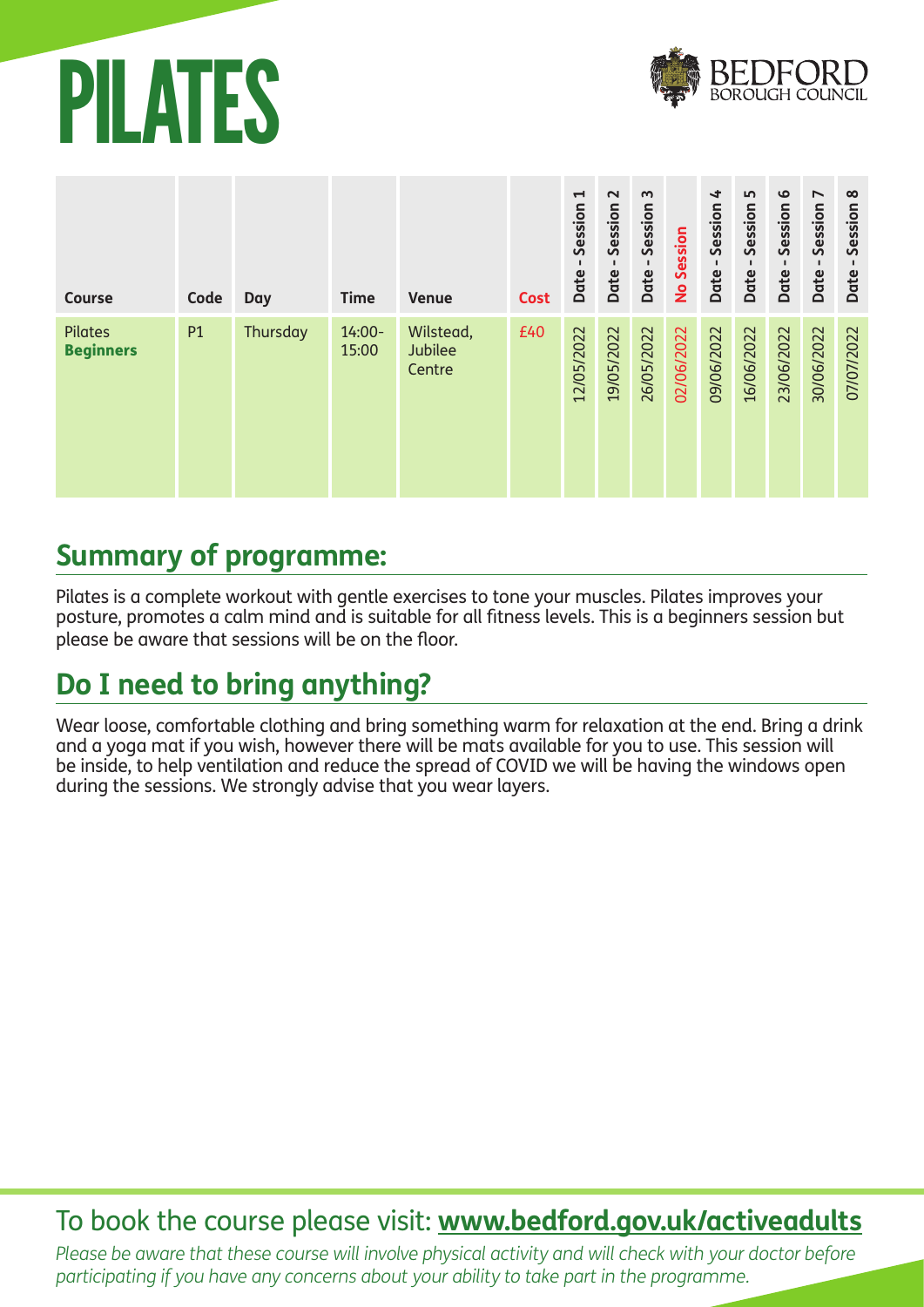# SWING DANCING



| <b>Course</b>                       | Code            | Day       | <b>Time</b>       | <b>Venue</b>                      | <b>Cost</b> | $\blacktriangleright$<br>Session<br>Date | $\sim$<br>Session<br>Date | $\sim$<br>Session<br>Date | $\blacktriangleleft$<br>Session<br>Date | LO.<br>Session<br>Date | $\circ$<br>Session<br>Date | $\overline{\phantom{a}}$<br>Session<br>Date | $\infty$<br>Session<br>Date |
|-------------------------------------|-----------------|-----------|-------------------|-----------------------------------|-------------|------------------------------------------|---------------------------|---------------------------|-----------------------------------------|------------------------|----------------------------|---------------------------------------------|-----------------------------|
| <b>Swing Dance</b><br>for Beginners | SD <sub>1</sub> | Wednesday | $19:15-$<br>20:05 | Shortstown<br><b>Village Hall</b> | £40         | 11/05/2022                               | 18/05/2022                | 25/05/2022                | 01/06/2022                              | 08/06/2022             | 15/06/2022                 | 22/06/2022                                  | 29/06/2022                  |

#### **Summary of programme:**

#### **Swing Dance Beginners – partner not required.**

Swingsters will teach you the foundation steps of Swing Dancing, you will be able to dance through the ages from the roaring 20's through to the big band swing, through R'n'B to Rock'n'Roll. Just bring comfy shoes and a smile. The course is relaxed and friendly allowing you to have a good time, keep fit, make new friends and learn to dance. We would prefer you to bring a partner so we can keep it gender balanced, if you don't have a partner then let us know and we can try to partner you up with someone. If you sign up to the course, you are invited at the end of the course as our guest to a live band swing night where you can show off your new skills and dance the night away!!

**Please be aware this session does not stop for half term.**

#### **Do I need to bring anything?**

All participants should be double jabbed and we request you do a lateral flow test before each session as you will be in close proximity to people who you do not live with. Comfy shoes. Bring water, sanitiser and a cardigan as we keep the hall ventilated.

#### To book the course please visit: **www.bedford.gov.uk/activeadults**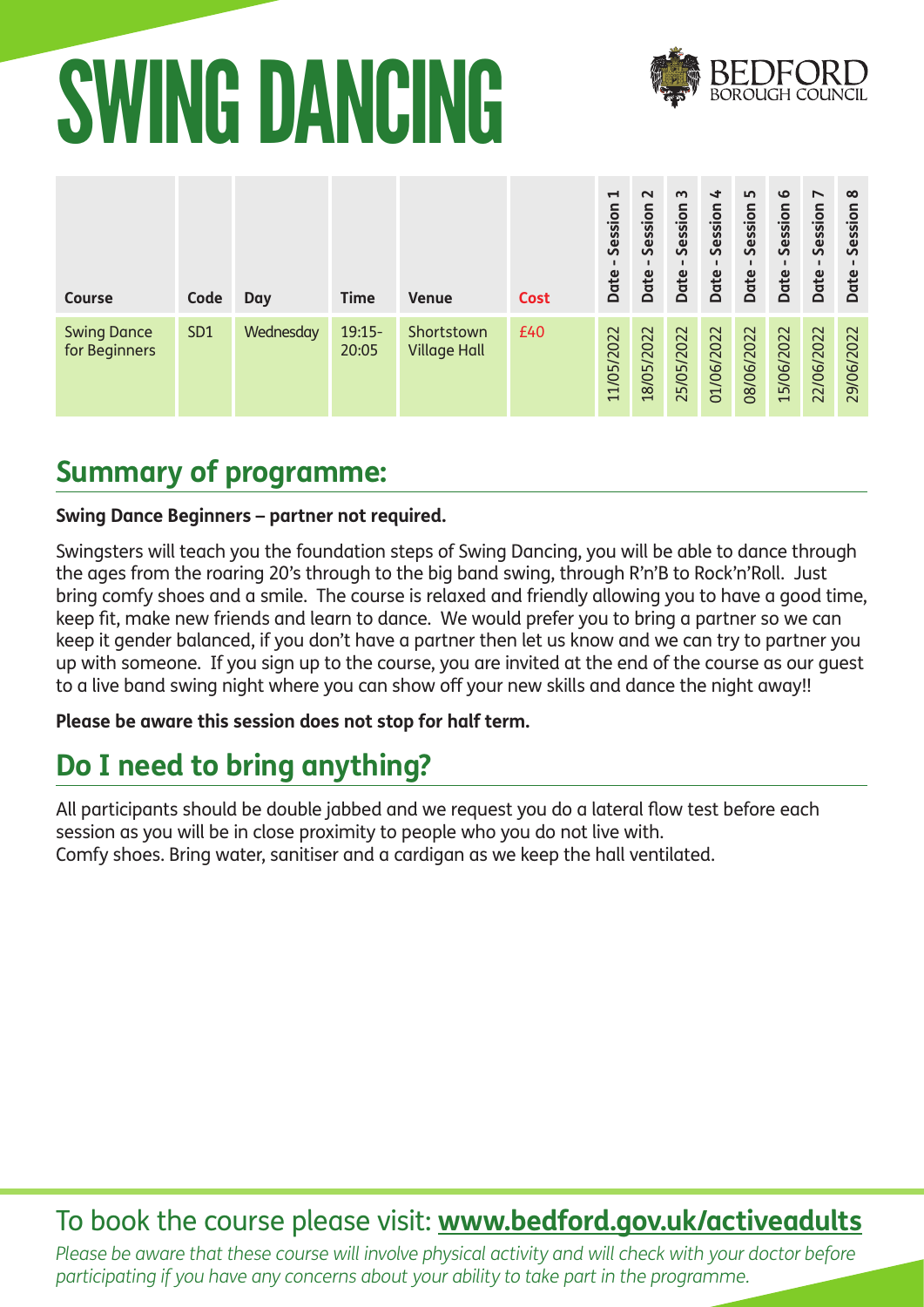### TENNIS



| <b>Course</b>                                               | Code           | Day       | <b>Time</b>       | <b>Venue</b>                    | <b>Cost</b> | $\blacktriangleright$<br>Session<br>$\mathbf{I}$<br><b>Date</b> | $\sim$<br>Session<br>$\mathbf{I}$<br><b>Date</b> | $\sim$<br>Session<br>$\mathbf{I}$<br><b>Date</b> | No Session | 4<br>Session<br><b>Date</b> | LN,<br>Session<br>$\blacksquare$<br>Date - | $\mathbf{Q}$<br>Session<br>п.<br><b>Date</b> | $\overline{ }$<br>Session<br>$\mathbf{I}$<br><b>Date</b> | $\infty$<br>Session<br>$\blacksquare$<br><b>Date</b> |
|-------------------------------------------------------------|----------------|-----------|-------------------|---------------------------------|-------------|-----------------------------------------------------------------|--------------------------------------------------|--------------------------------------------------|------------|-----------------------------|--------------------------------------------|----------------------------------------------|----------------------------------------------------------|------------------------------------------------------|
| <b>Tennis</b><br><b>Beginners</b>                           | T1             | Wednesday | $10:45-$<br>12:00 | Riverside<br><b>Tennis Club</b> | £60         | 11/05/2022                                                      | 18/05/2022                                       | 25/05/2022                                       | 01/06/2022 | 08/06/2022                  | 15/06/2022                                 | 22/06/2022                                   | 29/06/2022                                               | 06/07/2022                                           |
| <b>Tennis</b><br><b>Beginners /</b><br><b>Intermediates</b> | T <sub>2</sub> | Tuesday   | $20:30-$<br>21:30 | Riverside<br><b>Tennis Club</b> | £55         | 10/05/2022                                                      | 17/05/2022                                       | 24/05/2022                                       | 31/05/2022 | 07/06/2022                  | 14/06/2022                                 | 21/06/2022                                   | 28/06/2022                                               | 05/07/2022                                           |
| <b>Tennis</b><br><b>Beginners /</b><br><b>Novices</b>       | T <sub>3</sub> | Thursday  | $13:45-$<br>15:00 | Riverside<br><b>Tennis Club</b> | £60         | 12/05/2022                                                      | 19/05/2022                                       | 26/05/2022                                       | 02/06/2022 | 09/06/2022                  | 16/06/2022                                 | 23/06/2022                                   | 30/06/2022                                               | 07/07/2022                                           |

#### **Summary of programme:**

The session is aimed at beginners and covers all aspects of the game from basic technique to match tactics, singles and doubles. We teach all the different swing patterns, grips and court positions which are involved in tennis, but most importantly we have FUN! Please be aware that all the sessions will be outside and will continue whatever the weather.

#### **Do I need to bring anything?**

We highly recommend bringing your own tennis racket however if you do not own one this will be provided by the Tennis Club. Wear comfortable clothing, training shoes and bring a drink. This session will be outside so please be mindful about the weather.

#### To book the course please visit: **www.bedford.gov.uk/activeadults**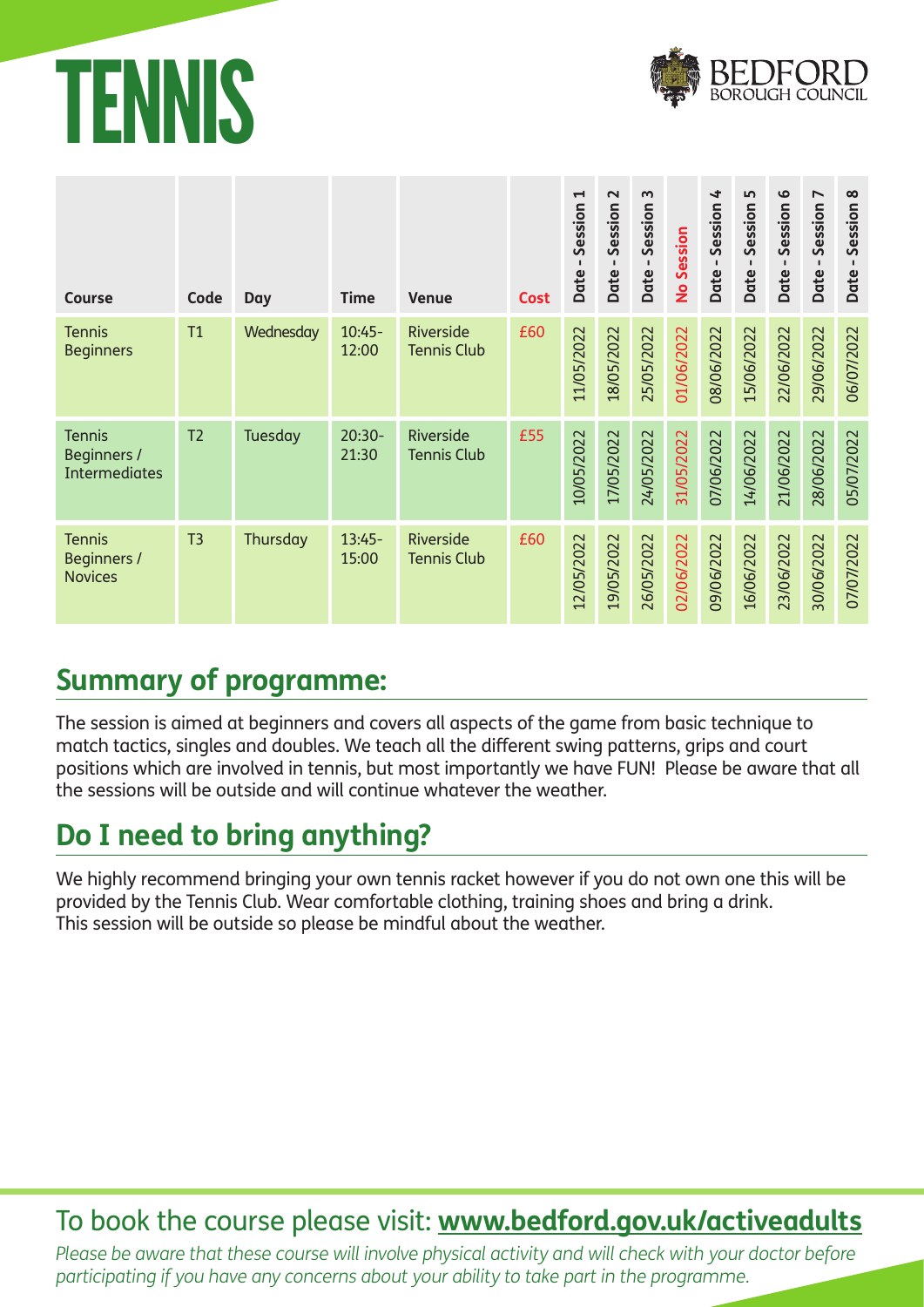## WALKING FOOTBALL



| Course                         | Code | Day       | <b>Time</b>     | <b>Venue</b>                                        | Cost | $\blacktriangleright$<br>Session<br>п.<br><b>Date</b> | $\sim$<br>Session<br>$\mathbf{I}$<br>Date | $\sim$<br>Session<br>п.<br><b>Date</b> | No Session | 4<br>Session<br>Date | Lŋ<br>Session<br>Date | $\mathbf o$<br>Session<br>Date | $\overline{\phantom{a}}$<br>Session<br>$\mathbf{I}$<br>Date | $\infty$<br>Session<br>Date |
|--------------------------------|------|-----------|-----------------|-----------------------------------------------------|------|-------------------------------------------------------|-------------------------------------------|----------------------------------------|------------|----------------------|-----------------------|--------------------------------|-------------------------------------------------------------|-----------------------------|
| Walking<br>Football            | WF1  | Monday    | 19:00-<br>20:00 | University of<br>Bedfordshire,<br>Polhill<br>Campus | £35  | 09/05/2022                                            | 16/05/2022                                | 23/05/2022                             | 30/05/2022 | 06/06/2022           | 13/06/2022            | 20/06/2022                     | 27/06/2022                                                  | 04/07/2022                  |
| Women's<br>Walking<br>Football | WWF4 | Wednesday | 19:00-<br>20:00 | University of<br>Bedfordshire,<br>Polhill<br>Campus | £35  | 11/05/2022                                            | 18/05/2022                                | 25/05/2022                             | 01/06/2022 | 08/06/2022           | 15/06/2022            | 22/06/2022                     | 29/06/2022                                                  | 06/07/2022                  |

#### **Summary of programme:**

Walking football is the next big thing and become increasingly popular over the past couple of years! Walking Football was initially designed to help get the over 50's back into football and exercise. However, we welcome all ages to our sessions. The main differences between standard football and walking football are two rules of no running and no slide tackles. Play the game you love but reduce the chances of injury. It's a great way to keep fit, learn skills, have fun and socialise all at the same time!

#### **Do I need to bring anything?**

Wear trainers and bring a drink. The session will be outside and continue no matter the weather so please wear appropriate clothing.

#### To book the course please visit: **www.bedford.gov.uk/activeadults**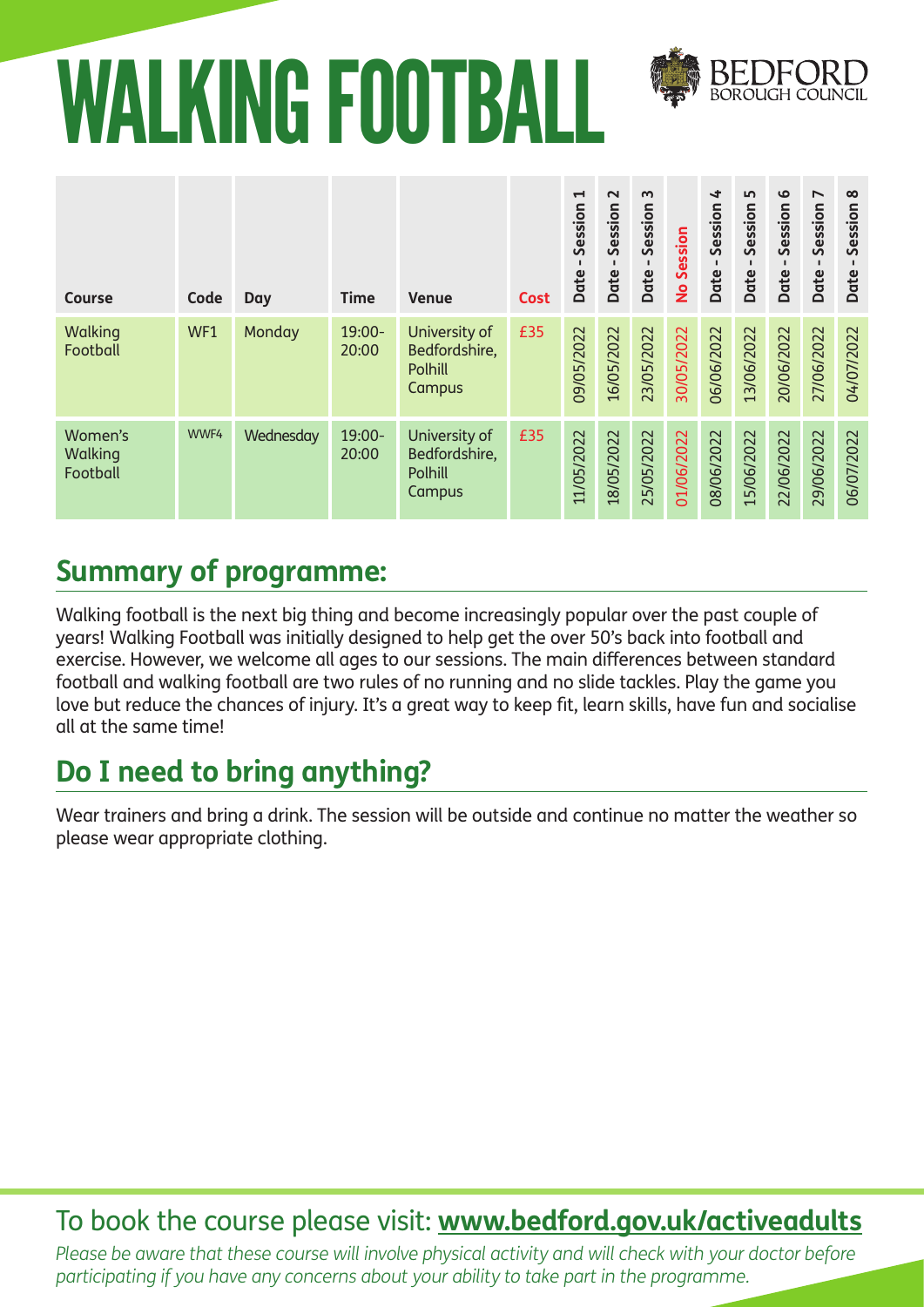



| <b>Course</b>            | Code           | Day    | <b>Time</b>        | <b>Venue</b>                   | <b>Cost</b> | $\blacktriangleright$<br>Session<br>$\mathbf{I}$<br>Date | $\sim$<br>Session<br>$\blacksquare$<br>Date | $\sim$<br>Session<br>п.<br><b>Date</b> | No Session | 4<br>Session<br><b>Date</b> | 5<br>Session<br>$\blacksquare$<br>Date | $\mathbf{\Omega}$<br>Session<br>Date | $\overline{ }$<br>Session<br>$\mathbf{I}$<br>Date | $\infty$<br>Session<br>п.<br>Date |
|--------------------------|----------------|--------|--------------------|--------------------------------|-------------|----------------------------------------------------------|---------------------------------------------|----------------------------------------|------------|-----------------------------|----------------------------------------|--------------------------------------|---------------------------------------------------|-----------------------------------|
| Yoga<br><b>Beginners</b> | <b>Y2</b>      | Friday | $10:00 -$<br>11:00 | Wootton<br><b>Village Hall</b> | £40         | 13/05/2022                                               | 20/05/2022                                  | 27/05/2022                             | 03/06/2022 | 10/06/2022                  | 17/06/2022                             | 24/06/2022                           | 01/07/2022                                        | 08/07/2022                        |
| Yoga<br><b>Improvers</b> | Y <sub>3</sub> | Friday | $11:15-$<br>12:15  | Wootton<br><b>Village Hall</b> | £40         | 13/05/2022                                               | 20/05/2022                                  | 27/05/2022                             | 03/06/2022 | 10/06/2022                  | 17/06/2022                             | 24/06/2022                           | 01/07/2022                                        | 08/07/2022                        |

#### **Summary of programme:**

Beginners: Get fit, improve flexibility and develop an amazing sense of well-being. Simple movements, aimed at those who are new to yoga or total beginners. The course aims to increase flexibility, suppleness, strength and stamina. The coach, with over 20 years' experience, will cover breathing and relaxation leading to clarity and stillness of mind.

Improvers: Get fit, improve flexibility and develop an amazing sense of well-being. Simple movements, aimed at those who are have done Yoga in the past. The course aims to increase flexibility, suppleness, strength and stamina. The coach, with over 20 years' experience, will cover breathing and relaxation leading to clarity and stillness of mind.

#### **Do I need to bring anything?**

Wear loose, comfortable clothing and bring something warm for relaxation at the end. Bring a drink and a yoga mat if you wish, however there will be mats available for you to use. This session will be inside, to help ventilation and reduce the spread of COVID we will be having the windows open during the sessions. We strongly advise that you wear layers.

#### To book the course please visit: **www.bedford.gov.uk/activeadults**